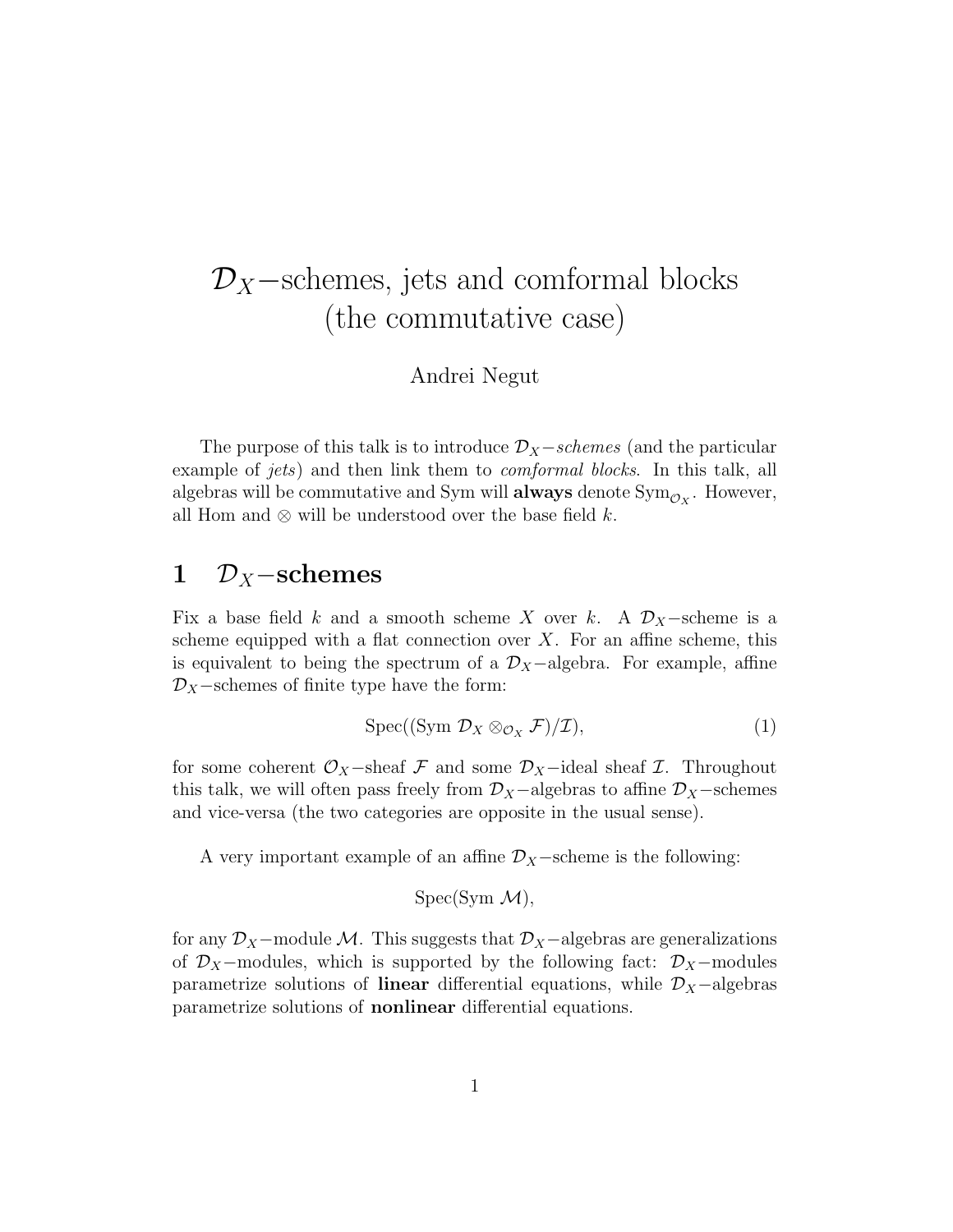More precisely, suppose we take the  $\mathcal{D}_X$ –scheme (Sym  $\mathcal{D}_X^n$ )/ $\mathcal{I}$ , where the ideal *I* is generated (locally) by "polynomials"  $P_1, ..., P_k \in \text{Sym } \mathcal{D}_X^n$ . Then giving a map of  $\mathcal{D}_X$ -modules:

$$
(\text{Sym }\mathcal{D}_X^n)/\mathcal{I}\longrightarrow \mathcal{O}_X
$$

is the same as giving a collection of functions  $f_1, ..., f_n$  which satisfy the system of nonlinear differential equations:

$$
P_i(f_1, ..., f_n) = 0.
$$

A map of  $\mathcal{D}_X$ -schemes is one which is a morphism of  $\mathcal{D}_X$ -algebras at the level of coordinate rings. A more involved notion is the following:

**Definition 1** Given a morphism of  $\mathcal{D}_X$ -schemes  $\mathcal{Y} \to \mathcal{Z}$ , the functor of horizontal sections  $HorSect(\mathcal{Z},\mathcal{Y})$  is given by:

$$
S \in Sch \longrightarrow \text{HorHom}_{\mathcal{Z}}(\mathcal{Z} \times S, \mathcal{Y}).
$$

HorHom consists of horizontal morphisms, *i.e. morphisms of*  $\mathcal{D}_X$  –schemes.

The above definition is completely analogous to that of the functor Sect defined by Dennis in his Sep 17 lecture, by replacing  $\mathcal{O}_X$  with  $\mathcal{D}_X$ . Note that for a morphism of  $\mathcal{O}_X$ -algebras to be a morphism of  $\mathcal{D}_X$ -algebras is a closed condition. Since the functor of sections is representable (proved on Sep 17), it follows that the functor of horizontal sections is also representable. Moreover  $HorSect(\mathcal{Z},\mathcal{Y}) \hookrightarrow Sect(\mathcal{Z},\mathcal{Y})$  is a closed embedding.

## 2 Jets

In this section, we will show that the forgetful functor  $\mathcal{D}_X$ -sch  $\longrightarrow \mathcal{O}_X$ -sch has a right adjoint, which is called the *Jet* functor:

$$
\mathcal{J}: \mathcal{O}_X\text{-sch}\longrightarrow \mathcal{D}_X\text{-sch}, \qquad \text{Hom}_{\mathcal{D}_X}(\mathcal{Z},\mathcal{J}\mathcal{Y}) = \text{Hom}_{\mathcal{O}_X}(\mathcal{Z},\mathcal{Y}), \qquad (2)
$$

for any  $\mathcal{O}_X$ –scheme  $\mathcal Y$  and any  $\mathcal{D}_X$ –scheme  $\mathcal Z$ . At the level of algebras, this functor will be a left adjoint to the forgetful functor:

$$
\mathcal{J}: \mathcal{O}_X \text{-alg} \longrightarrow \mathcal{D}_X \text{-alg}, \qquad \text{Hom}_{\mathcal{D}_X}(\mathcal{J}\mathcal{A}, \mathcal{B}) = \text{Hom}_{\mathcal{O}_X}(\mathcal{A}, \mathcal{B}), \qquad (3)
$$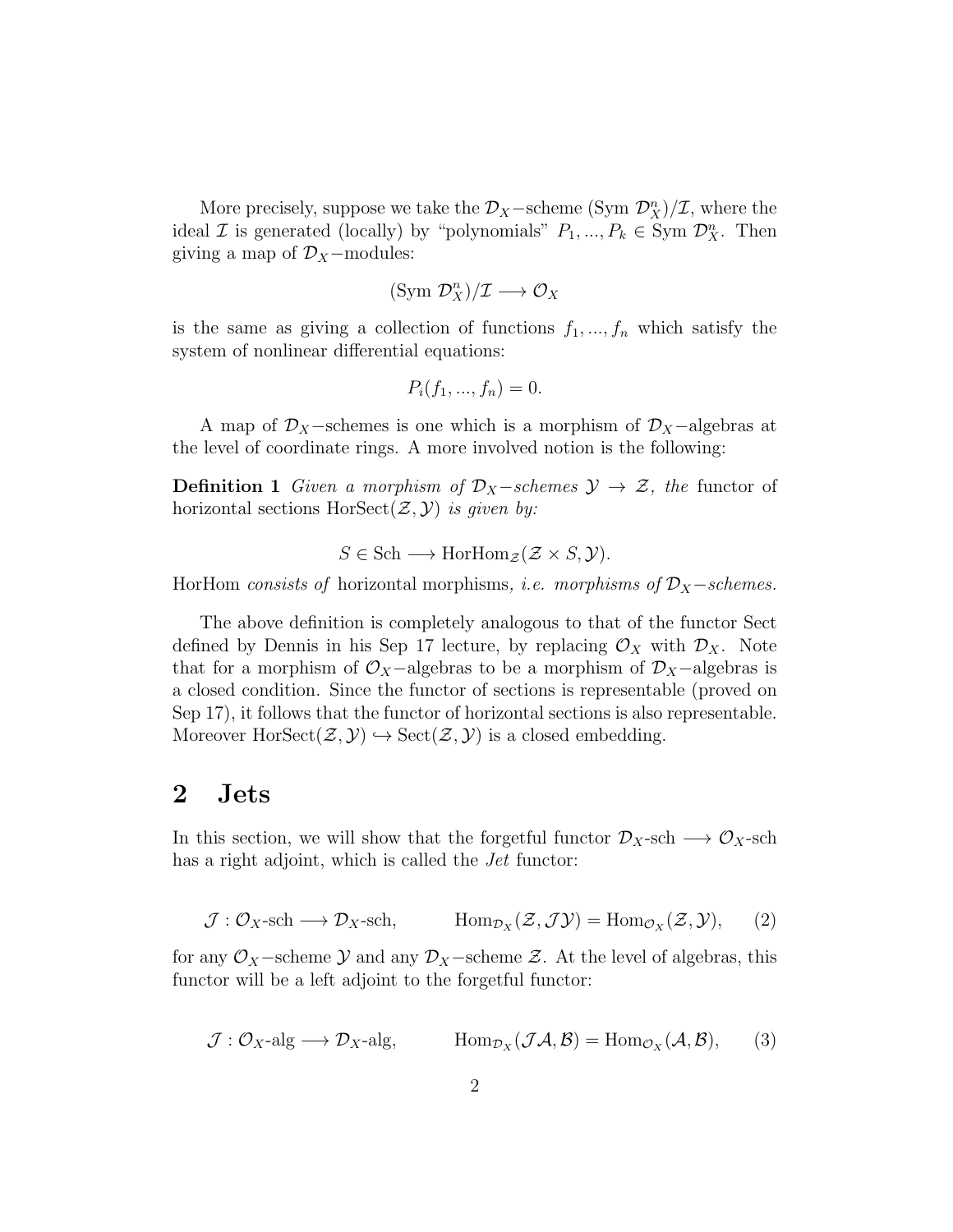for any  $\mathcal{O}_X$ -algebra A and any  $\mathcal{D}_X$ -algebra B. Naturally, Spec  $\mathcal{J}A =$  $\mathcal{J}(\text{Spec }\mathcal{A})$ . Basically, there is only one natural construction which will make  $\mathcal J$  into a left adjoint:

$$
\mathcal{J}\mathcal{A} = \text{Sym}(\mathcal{D}_X \otimes_{\mathcal{O}_X} \mathcal{A})/\mathcal{I},\tag{4}
$$

where  $\mathcal I$  is the  $\mathcal D_X$ -ideal generated by Ker(Sym  $\mathcal A \to \mathcal A$ ). In other words,  $\mathcal{J} \mathcal{A}$  is the  $\mathcal{D}_X$ -algebra generated by  $\mathcal{A}$ . Setting  $\mathcal{Z} = X$  in (2) gives us the following:

**Proposition 1** For any  $O_X$ -scheme  $\mathcal{Y}$ , we have:

$$
HorSect(X, \mathcal{J} \mathcal{Y}) = Sect (X, \mathcal{Y}).
$$

Example 1 For any  $\mathcal{O}_X$ -module N, we have:

$$
\mathcal{J}(\text{Sym }\mathcal{N})=\text{Sym}(\mathcal{D}_X\otimes_{\mathcal{O}_X}\mathcal{N}).
$$

**Example 2** Let X be a smooth projective curve,  $C = \text{Spec}((\text{Sym } \mathfrak{g})^G)$  as in our previous talks, and consider the fiber bundle  $C_{\omega_X} = C \times_{k^*} \omega_X$  on X. Then we have:

$$
HorSect(X, \mathcal{J}C_{\omega_X}) = Hitch(X),
$$

and

$$
(\mathcal{J}C_{\omega_X})_x = \mathrm{Hitch}_x(X),
$$

for any closed point  $x \in X$ . The first equality follows from Proposition 1, while the second one follows from Proposition 2 below.

Let us now prove that the definition of jets in  $(4)$  is the correct one, i.e. that it satisfies property (3). For this, consider the following constructions:

$$
(\phi: \mathcal{JA} \to \mathcal{B}) \longrightarrow (\phi': \mathcal{A} \to \mathcal{B}), \qquad \phi'(a) = \phi(1 \otimes a),
$$

$$
(\phi': \mathcal{A} \to \mathcal{B}) \longleftarrow (\phi: \mathcal{J}\mathcal{A} \to \mathcal{B}), \qquad \phi(d \otimes a) = d \cdot \phi'(a),
$$

where  $\phi$  denotes any map of  $\mathcal{D}_X$ -algebras, while  $\phi'$  denotes any map of  $\mathcal{O}_X$ -algebras. It's easy to check that the assignments  $\phi \to \phi'$  and  $\phi' \to \phi$ are well-defined, are inverses to each other and are natural in  $A$  and  $B$ .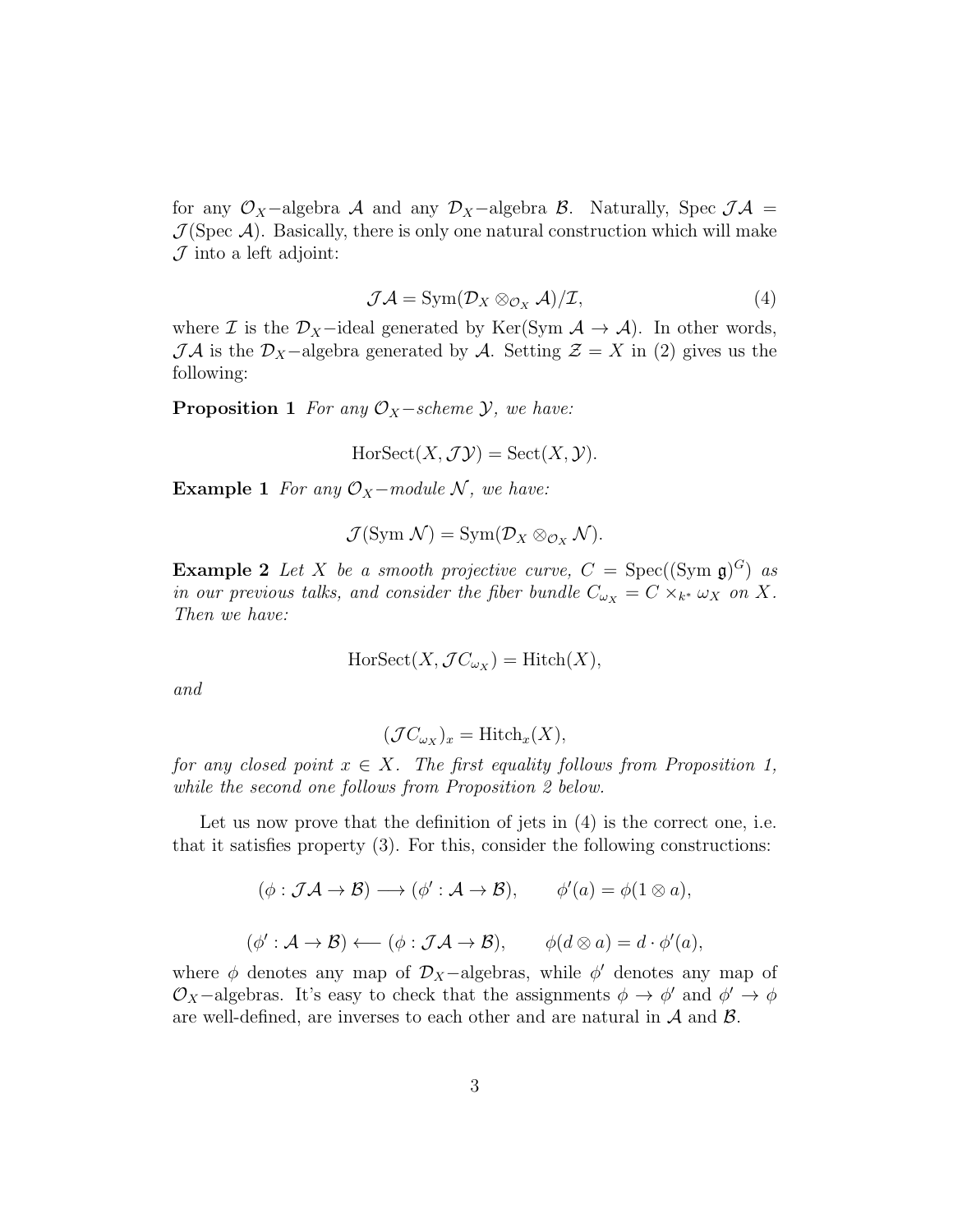#### 3 Why are they called Jets?

This section is not just motivated by ethymological questions, but will actually be very useful for us. Our purpose will be to prove the following result:

**Proposition 2** Pick a closed point  $x \in X$ , and let  $\mathcal{Y}$  be any  $\mathcal{O}_X$ -scheme. Then the fiber of  $J\mathcal{Y}$  over x is given by:

$$
(\mathcal{J}\mathcal{Y})_x = \text{Sect}(\text{Spf }\widehat{\mathcal{O}}_x, \mathcal{Y}).\tag{5}
$$

where  $\widehat{\mathcal{O}}_x$  is the completed local ring of X at x.

Let us recall that for any  $k$ −scheme S, we define:

$$
(\operatorname{Spf} \widehat{\mathcal{O}}_x) \times S = \varinjlim_n ((\operatorname{Spec} \mathcal{O}_x / \mathfrak{m}_x^n) \times S) \neq (\operatorname{Spec} \widehat{\mathcal{O}}_x) \times S.
$$

Therefore, the structure ring of Spf  $\widehat{\mathcal{O}}_x \times \text{Spec } C$  is

$$
\widehat{\mathcal O}_x\widehat\otimes C:=\varprojlim_n((\mathcal O_x/\mathfrak m^n_x)\otimes C)\neq \widehat{\mathcal O}_x\otimes C.
$$

The above proposition makes the terminology clear, since a section from the formal disk to  $\mathcal Y$  is, by definition, an  $\mathcal Y$ −jet at x. By naturality, it will be enough to prove the proposition in the affine case  $\mathcal{Y} = \text{Spec } \mathcal{A}$ . In the following, C will denote any algebra and B will denote any  $\mathcal{D}_X$  – algebra. I claim the the following functorial bijections hold:

$$
Hom(Spec C, Spec Bx) \cong Hom(Bx, C),
$$
\n(6)

$$
Hom(\mathcal{B}_x, C) \cong Hom_{\mathcal{D}_X}(\mathcal{B}, \widehat{\mathcal{O}}_x \widehat{\otimes} C). \tag{7}
$$

Specialize  $\mathcal{B} = \mathcal{J}\mathcal{A}$ , and we have:

$$
\text{Hom}_{\mathcal{D}_X}(\mathcal{J}\mathcal{A}, \widehat{\mathcal{O}}_x \widehat{\otimes} C) = \text{Hom}_{\mathcal{O}_X}(\mathcal{A}, \widehat{\mathcal{O}}_x \widehat{\otimes} C),\tag{8}
$$

$$
\text{Hom}_{\mathcal{O}_X}(\mathcal{A}, \widehat{\mathcal{O}}_x \widehat{\otimes} C) = \text{Hom}(\text{Spf }\widehat{\mathcal{O}}_x \times \text{Spec } C, \text{Spec } \mathcal{A}).\tag{9}
$$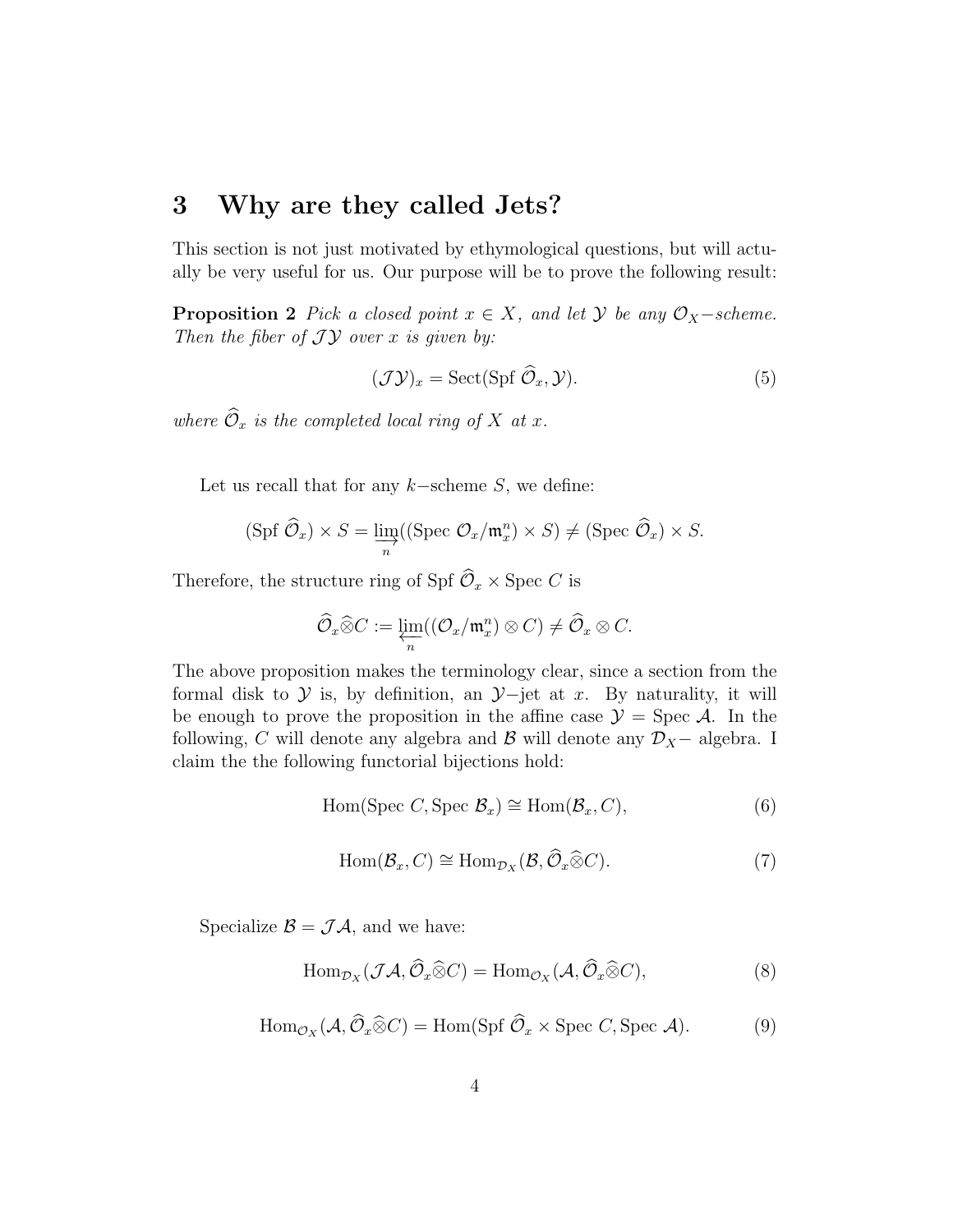This sequence of identifications proves (5) on the level of C−points, and since they hold naturally in  $C$ , they are enough to establish Proposition 2.

- Relation (6) is just the bijection between morphisms of affine schemes and morphisms of algebras.
- To prove relation (7), it is enough to verify it in the bigger category of vector spaces and  $\mathcal{D}_X$ -modules. Then, we need to verify that for any  $\mathcal{D}_X$ –module M and any vector space V, we have

$$
\operatorname{Hom}(\mathcal{M}_x, V) \cong \operatorname{Hom}_{\mathcal{D}_X}(\mathcal{M}, \widehat{\mathcal{O}}_x \widehat{\otimes} V)
$$

The map going from right to left is just evaluation at  $x$ . Let's now define the map going from left to right: given any morphism of vector spaces  $\phi: \mathcal{M}_x \to V$ , what does it mean to assign to it a morphism  $\mathcal{M} \to$  $\mathcal{O}_x \widehat{\otimes} V$ ? It merely means to give morphisms  $\phi_n : \mathcal{M} \to \mathcal{O}_x / \mathfrak{m}_x^n \otimes V$  for all  $n$ , which satisfy the inverse limit compatibilities. We start off with  $\phi_1 = \phi$ , and then there is a unique way to inductively define each  $\phi_n$ such that the inverse limit is a morphism of  $\mathcal{D}_X$ -algebras.

- Relation  $(8)$  is just property  $(3)$ .
- Relation (9) is just the bijection between morphisms of affine schemes and morphisms of algebras.

## 4 Conformal Blocks

The functor k-sch  $\longrightarrow \mathcal{D}_X$ -sch sending a k–scheme S to the "constant"  $\mathcal{D}_X$ –scheme  $X \times S$  (which has coordinate ring  $\mathcal{O}_X \otimes_k \mathcal{O}_S$ ) has a right adjoint functor:

 $H_{\nabla}(X, \cdot) : \mathcal{D}_X-\text{sch} \longrightarrow k-\text{sch}, \qquad \text{Hom}(S, H_{\nabla}(X, \mathcal{Z})) \cong \text{Hom}_{\mathcal{D}_X}(X \times S, \mathcal{Z}),$ 

for any  $\mathcal{D}_X$ -scheme  $\mathcal Z$  and any k-scheme S. Alternatively, we can define this functor for algebras:

$$
H_{\nabla}(X, \cdot) : \mathcal{D}_X - \text{alg} \longrightarrow k - \text{alg}, \qquad \text{Hom}(H_{\nabla}(X, \mathcal{B}), C) \cong \text{Hom}_{\mathcal{D}_X}(\mathcal{B}, \mathcal{O}_X \otimes_k C),
$$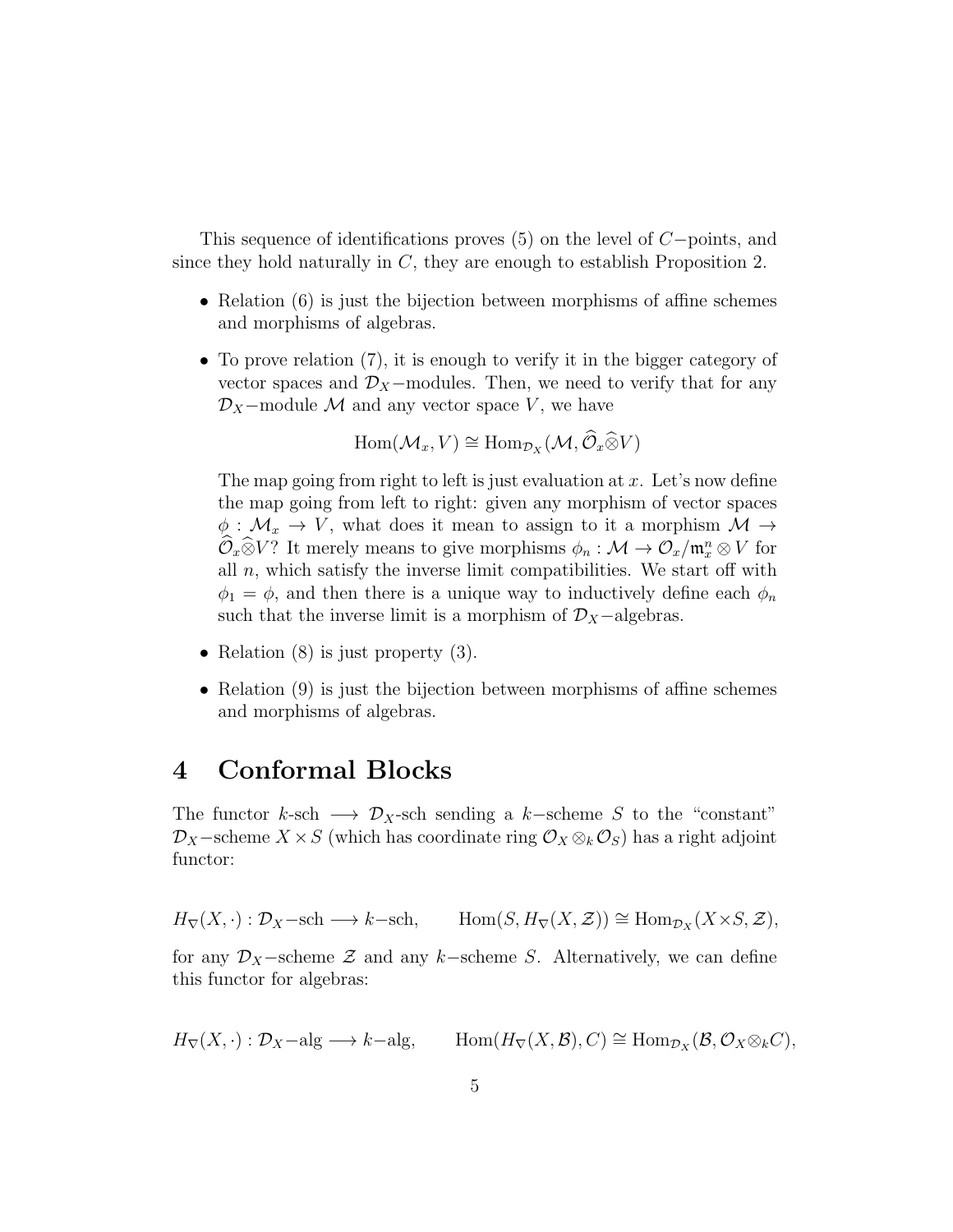for any  $\mathcal{D}_X$ -algebra B and any k−algebra C. Obviously, Spec  $H_{\nabla}(X,\mathcal{B})=$  $H_{\nabla}(X, \text{Spec }\mathcal{B})$ . The scheme  $H_{\nabla}(X, \mathcal{Z})$  is called the *scheme of conformal* blocks of  $\mathcal{Z}$ , and it is tautologically the largest constant  $\mathcal{D}_X$ −subscheme of  $\mathcal{Z}.$ 

**Example 3** For any  $\mathcal{D}_X$  – scheme  $\mathcal{Z}$ , we have:

 $H_{\nabla}(X, \mathcal{Z}) \cong \text{HorSect}(X, \mathcal{Z}).$ 

This follows easily by unraveling the definitions.

**Example 4** Setting  $\mathcal{Z} = \mathcal{J}\mathcal{Y}$  in the above for some  $\mathcal{O}_X$ -scheme  $\mathcal{Y}$ , and combining with Proposition 1 gives us:

$$
H_{\nabla}(X, \mathcal{J} \mathcal{Y}) \cong \mathrm{Sect}(X, \mathcal{Y}).
$$

#### 5 Why do we denote conformal blocks by  $H_{\nabla}$ ?

In this section we restrict to X projective of dimension  $n$ , and to affine  $\mathcal{D}_X$ –algebras. The reason why we denote algebras of conformal blocks by  $H_{\nabla}(X,\mathcal{B})$  is that they turn out to be some sort of "cohomology algebras" of the  $\mathcal{D}_X$ −algebra  $\mathcal{B}$ . In fact, Verdier duality implies the following natural bijection for  $\mathcal{D}_X$ −modules:

$$
\text{Hom}_{\mathcal{D}_X}(\mathcal{M}, \mathcal{O}_X \otimes_k V) \cong \text{Hom}(H^n_{dR}(X, \mathcal{M}), V),
$$
\n(10)

for any  $\mathcal{D}_X$ -module M and any vector space V. By definition,  $H^{\bullet}_{dR}(X,\mathcal{M})$ are the cohomology groups of the complex of sheaves of k−vector spaces:

$$
\ldots \longrightarrow \mathcal{M} \otimes_{\mathcal{O}_{X}} \Lambda^{i}T^{*}X \longrightarrow \mathcal{M} \otimes_{\mathcal{O}_{X}} \Lambda^{i+1}T^{*}X \longrightarrow \ldots
$$

These cohomology groups coincide with  $R^{\bullet} \pi_*(\mathcal{M})$ , where  $\pi : X \to pt$  is the projection to a point. Note that (10) implies that

$$
H_{\nabla}(X, \text{Sym } \mathcal{M}) = \text{Sym } H_{dR}^{n}(X, \mathcal{M}).
$$
\n(11)

This can be further reinterpred as follows. Pick a closed point  $x \in X$ , let  $i : x \hookrightarrow X$  be the closed embedding and  $j : X - x \hookrightarrow X$  be the open embedding. Then for any  $\mathcal{D}_X$ -module M we have the exact triangle: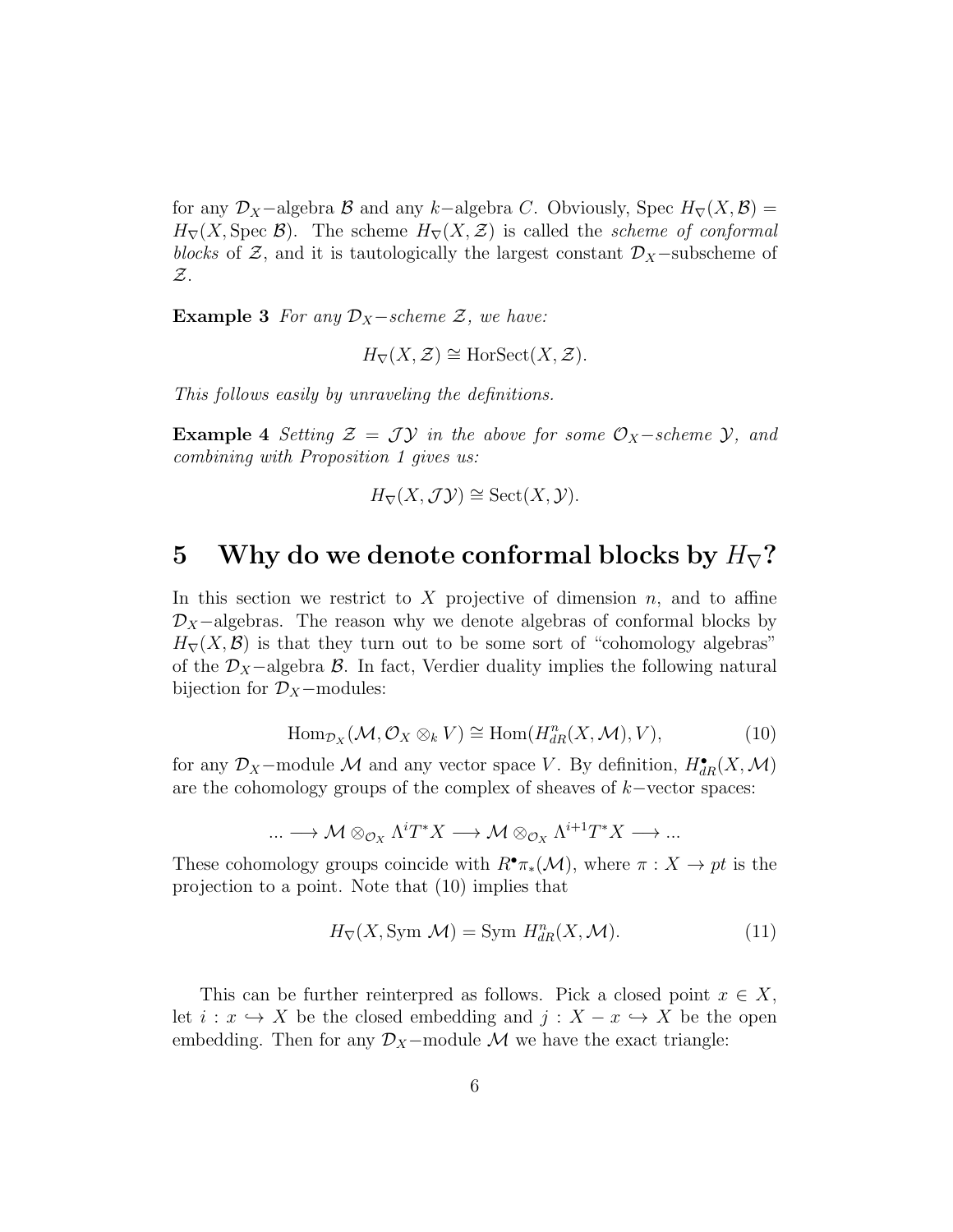$$
i_*\mathcal{M}_x[-n] \longrightarrow \mathcal{M} \to j_*j^*\mathcal{M}.
$$

The shift by n happens when we pass from  $\mathcal{D}_X$ −modules to quasicoherent  $\mathcal{O}_X$ -modules, as we will be doing now. This induces a long exact sequence on cohomology:

$$
\dots \longrightarrow H_{dR}^{n-1}(X-x, \mathcal{M}) \stackrel{\phi}{\longrightarrow} \mathcal{M}_x \longrightarrow H_{dR}^n(X, \mathcal{M}) \longrightarrow H_{dR}^n(X-x, \mathcal{M}). \tag{12}
$$

We claim that the last group is 0. To see this, recall that Lichtenbaum's theorem says that the Cech cohomological dimension of  $X - x$  is at most  $n-1$ , i.e.  $H^{n}(X-x,\mathcal{F})=0$  for any quasicoherent  $\mathcal{F}$ . As the  $\mathcal{D}_X$ -module  $M$  is a quotient of the form:

$$
\mathcal{D}_X\otimes_{\mathcal{O}_X}\mathcal{F}\twoheadrightarrow \mathcal{M},
$$

for some quasicoherent  $\mathcal{F}$ , and

$$
H_{dR}^{n}(X-x,\mathcal{D}_{X}\otimes_{\mathcal{O}_{X}}\mathcal{F})=H^{n}(X-x,\mathcal{F})=0,
$$

it also follows that  $H_{dR}^n(X-x,\mathcal{M})=0$ . Therefore, (11) and (12) imply:

$$
H_{\nabla}(X, \text{Sym }\mathcal{M}) = \text{Sym}(\mathcal{M}_x/\text{Im }\phi).
$$

The above description applies equally well to  $\mathcal{D}_X$  –algebras, so we infer:

Corollary 1 For any  $\mathcal{D}_X$ -algebra  $\mathcal{B}$ , we have:

$$
H_{\nabla}(X,\mathcal{B}) \cong \mathcal{B}_x/(\text{Im }\phi),
$$

where  $(\text{Im } \phi)$  denotes the ideal generated by the image of the coboundary map  $\phi: H^{n-1}(X-x,\mathcal{B}) \longrightarrow \mathcal{B}_x.$ 

We can actually do all of this with any finite number of closed points  $x_1, ..., x_k \in X$ . The analogoue of the coboundary map is  $\phi'$  given by:

$$
\dots \longrightarrow H^{n-1}(X - \{x_1, ..., x_k\}, \mathcal{B}) \stackrel{\phi'}{\longrightarrow} \mathcal{B}_{x_1} \oplus ... \oplus \mathcal{B}_{x_k} \longrightarrow H^n_{dR}(X, \mathcal{B}) \longrightarrow 0
$$

We will need an algebra, not just a vector space, so define the map: